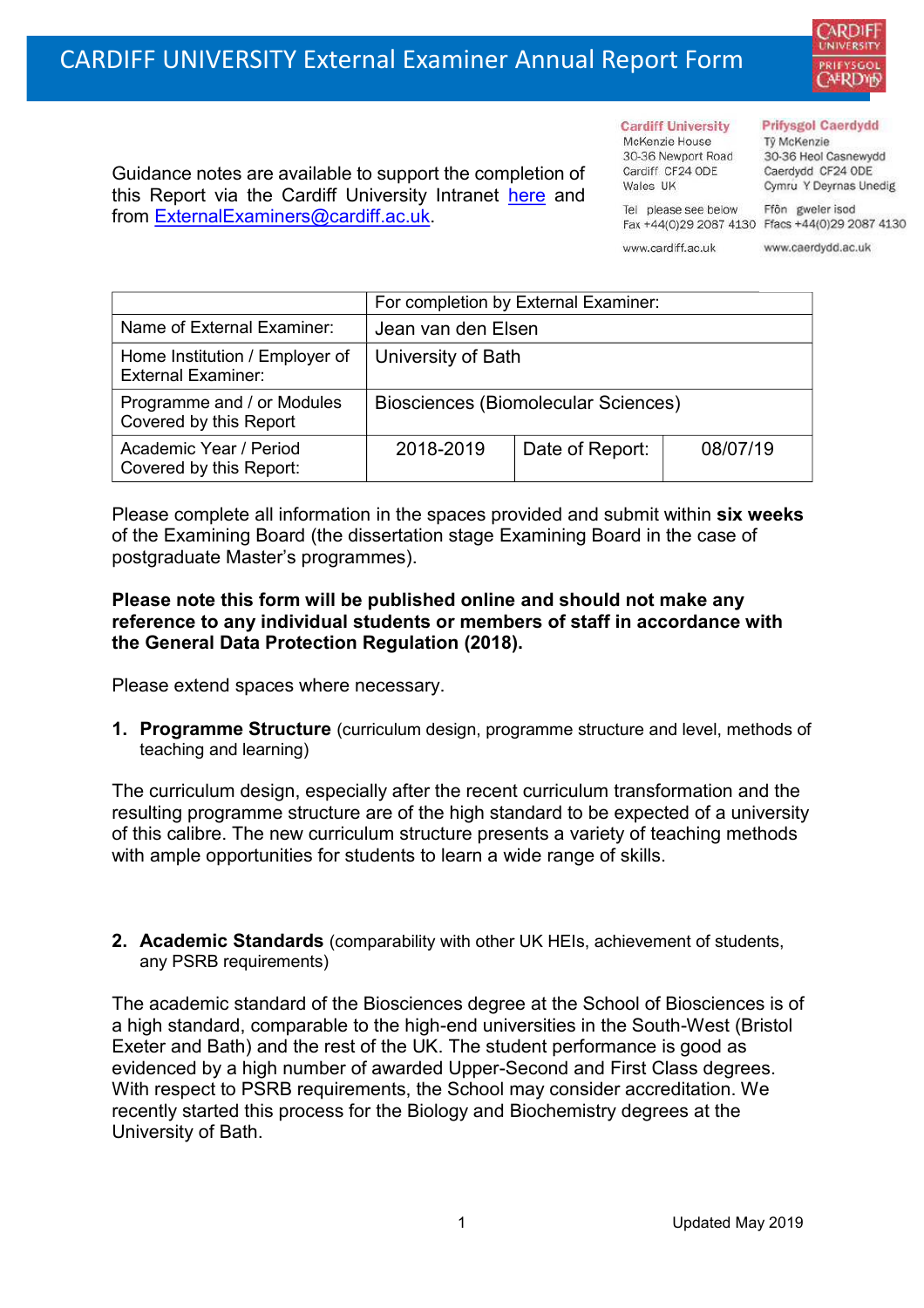**3. The Assessment Process** (enabling achievement of aims and learning outcomes; stretch of assessment; comparability of standards between modules of the same level)

The assessment process is of a high standard, utilising a varied range of assessment methods that challenges the students on a range of skills sets. Overall the marking range is broad and the grade boundaries (degree classifications) are spot on. Annotation of the exam scripts and course work material is excellent, with clear abbreviations throughout, accompanied by detailed comments. There is clear evidence of second marking. The marking standard is highly comparable between the modules that I looked at (BI3251 Animal Development and Stem Cell Biology; BI3255 Synthetic Biology and Protein Engineering; BI3218 Protein Structure (remnant from before curriculum transformation); BI3001 Final Year Project dissertations; BI4001 MBiochem Final Year Project dissertations).

In order to better assess the spread of the marks as well as the students performance in other modules, it would ideal to have access to these statistics at the next visit.

4. **Examination of Master's Dissertations (if applicable)** (sample of dissertations received, appropriateness of marking schemes, standard of internal marking, classification of awards) [*Where possible please complete this section following the dissertation examining* 

*board determining the final award*.]

A large sample of dissertations of the BI4001 module of the integrated Master's degree were provided and I was impressed by the wide range of research topics, the quality of the work and the marking standard. Again the degree classifications were spot on in my opinion.

## **5. Year-on-Year Comments**

[Previous External Examiner Reports are available from the Cardiff University Website [here.](https://www.cardiff.ac.uk/public-information/quality-and-standards/external-examiner-reports)]

N/A, as this was my first year as examiner.

**6. Preparation for the role of External Examiner (for new External Examiners only)** (appropriateness of briefing provided by the programme team and supporting information, visits to School, ability to meet with students, arrangements for accessing work to review)

Briefing for the role as examiner was very good. Arrangements for assessing the work to review was excellent and I would like to thank the Deputy School Manager for her efforts to provide easy access to exam material (hard copy as well as pdfs). The memory stick provided at the start of the visit was very useful and material that wasn't provided was readily available on request.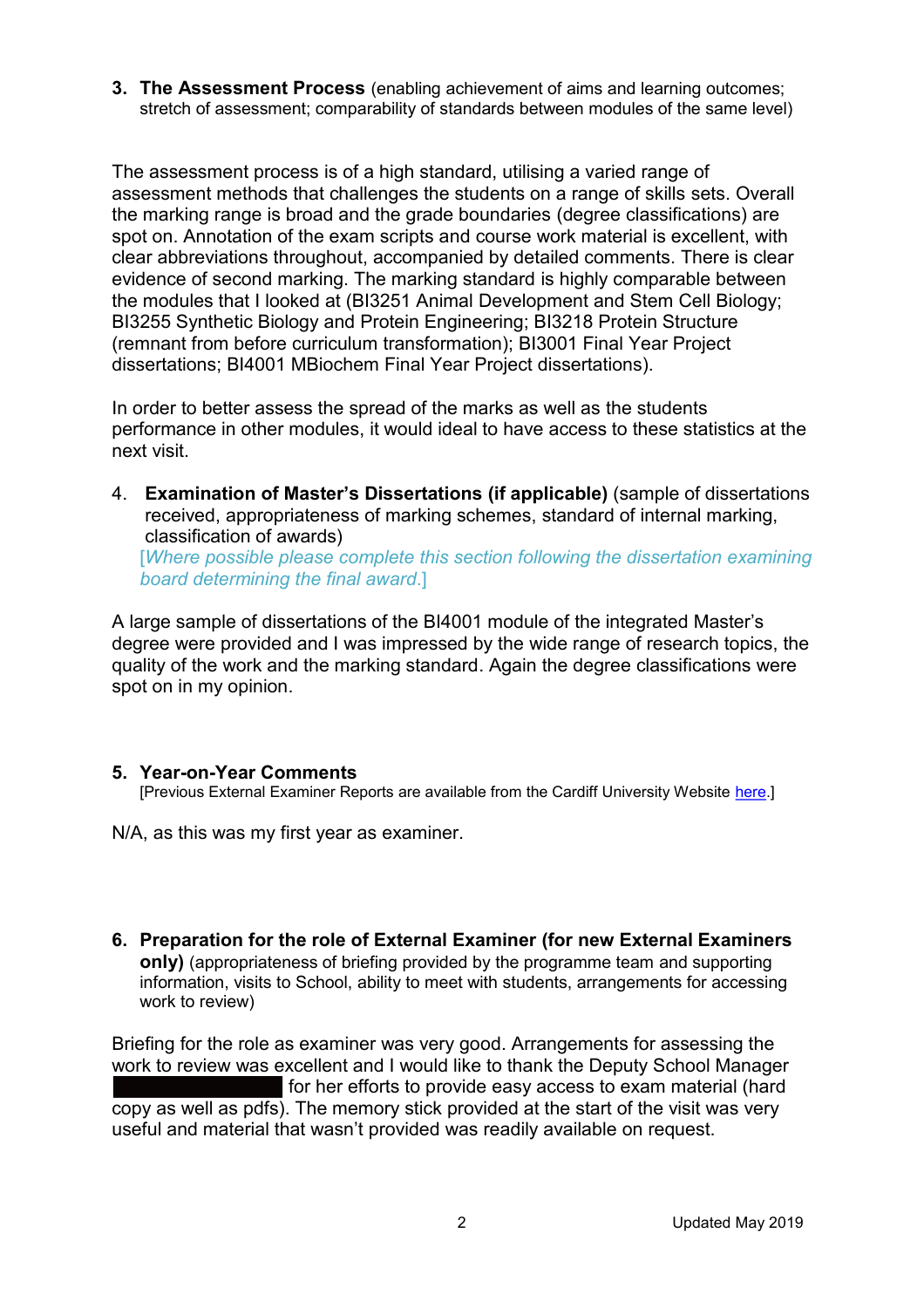Although access to most marking material was provided before the visit via the LearningCentral site, a selection of Final Year Report dissertations (BI3001 and BI4001) was only available on the visit days. For the next visit I would like to suggest to have earlier access to these reports as they require significant reading time.

In addition, I haven't had the chance yet to meet with students and I would like for this to be arranged at (or before) the next visit.

**7. Noteworthy Practice and Enhancement** (good and innovative practice in learning, teaching and assessment; opportunities for enhancement of learning opportunities)

The Biosciences degree programme at Cardiff University shows good practice in learning, teaching and assessment. It provides a wide range of modules and teaching methods and I am especially impressed by the feedback provided by the academic staff as evidenced by the detailed annotation of the exam scripts, course work and dissertations.

**8. Appointment Overview (for retiring External Examiners only) (significant** changes in standards, programme/discipline developments, implementation of recommendations, further areas of work)

N/A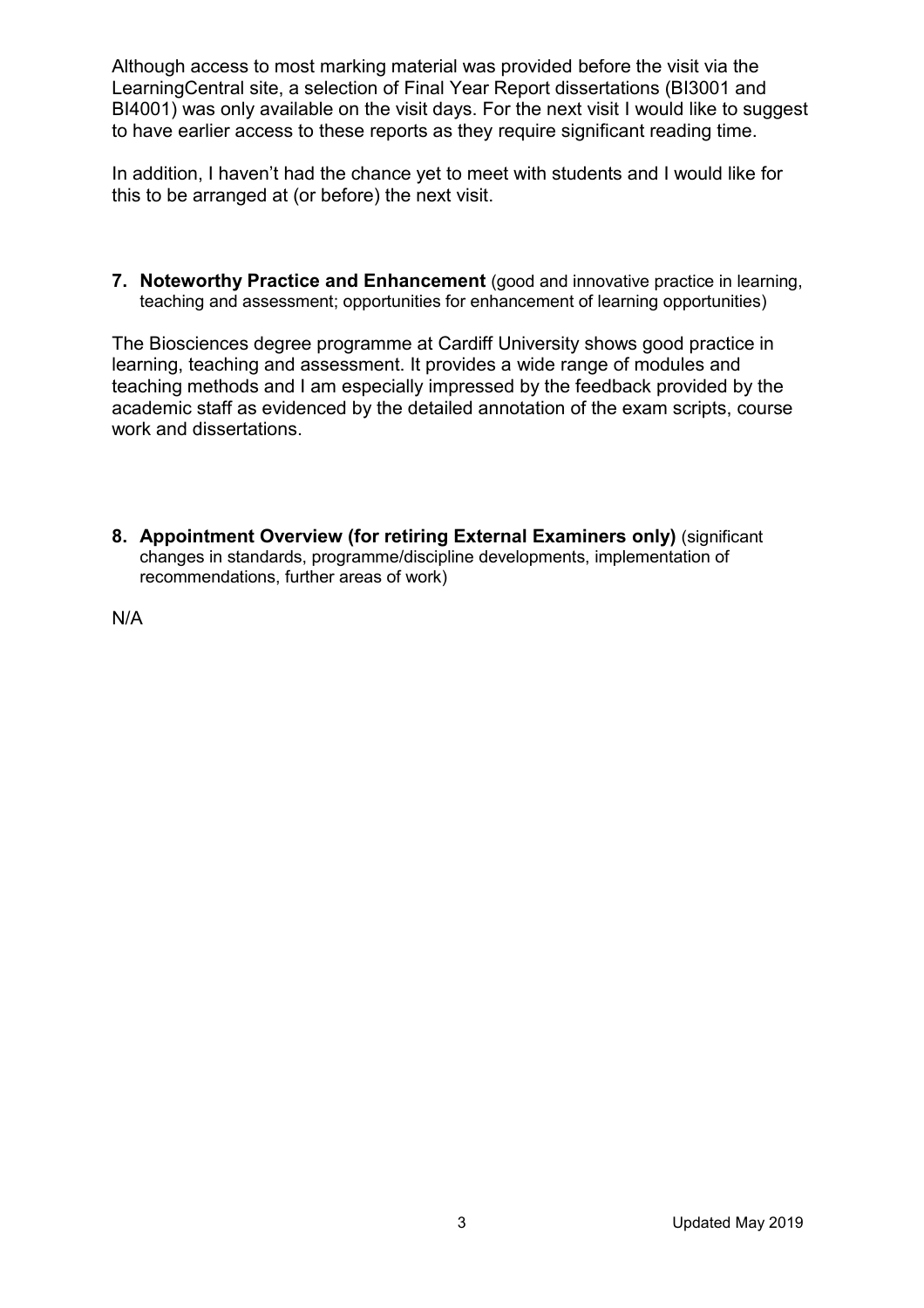## **9. Annual Report Checklist**

Please include appropriate comments within Sections 1-7 above for any answer of 'No'.

|                                                        |                                                                                                                                                             | <b>Yes</b><br>(Y) | No<br>(N) | N/A<br>(N/A) |
|--------------------------------------------------------|-------------------------------------------------------------------------------------------------------------------------------------------------------------|-------------------|-----------|--------------|
| <b>Programme/Course information</b>                    |                                                                                                                                                             |                   |           |              |
| 9.1                                                    | Did you receive sufficient information about the Programme and<br>its contents, learning outcomes and assessments?                                          | Y                 |           |              |
| 9.2                                                    | Were you asked to comment on any changes to the assessment<br>of the Programme?                                                                             |                   | N         |              |
| <b>Commenting on draft examination question papers</b> |                                                                                                                                                             |                   |           |              |
| 9.3                                                    | Were you asked to approve all examination papers contributing<br>to the final award?                                                                        |                   |           |              |
| 9.4                                                    | Were the nature, spread and level of the questions appropriate?                                                                                             | Y                 |           |              |
| 9.5                                                    | Were suitable arrangements made to consider your comments?                                                                                                  |                   |           | N/A          |
|                                                        | <b>Examination scripts</b>                                                                                                                                  |                   |           |              |
| 9.6                                                    | Did you receive a sufficient number of scripts to be able to assess<br>whether the internal marking and classifications were appropriate<br>and consistent? | Y                 |           |              |
| 9.7                                                    | Was the general standard and consistency of marking<br>appropriate?                                                                                         | Y                 |           |              |
| 9.8                                                    | Were the scripts marked in such a way as to enable you to see<br>the reasons for the award of given marks?                                                  | Y                 |           |              |
| 9.9                                                    | Were you satisfied with the standard and consistency of marking<br>applied by the internal examiners?                                                       | Y                 |           |              |
| 9.10                                                   | In your judgement, did you have the opportunity to examine a<br>sufficient cross-section of candidates' work contributing to the<br>final assessment?       | Y                 |           |              |
| <b>Coursework and practical assessments</b>            |                                                                                                                                                             |                   |           |              |
| 9.11                                                   | Was the choice of subjects for coursework and / or practical<br>assessments appropriate?                                                                    | Y                 |           |              |
| 9.12                                                   | Were you afforded access to an appropriate sample of<br>coursework and / or practical assessments?                                                          | Y                 |           |              |
| 9.13                                                   | Was the method and general standard of assessment<br>appropriate?                                                                                           | Y                 |           |              |
| 9.14                                                   | Is sufficient feedback provided to students on their assessed<br>work?                                                                                      | Y                 |           |              |
|                                                        | <b>Clinical examinations (if applicable)</b>                                                                                                                |                   |           |              |
| 9.15                                                   | Were satisfactory arrangements made for the conduct of clinical<br>assessments?                                                                             |                   |           | N/A          |
|                                                        | <b>Sampling of work</b>                                                                                                                                     |                   |           |              |
| 9.16                                                   | Were you afforded sufficient time to consider samples of<br>assessed work?                                                                                  | Y                 |           |              |
|                                                        | <b>Examining board meeting</b>                                                                                                                              |                   |           |              |
| 9.17                                                   | Were you able to attend the Examining Board meeting?                                                                                                        | Y                 |           |              |